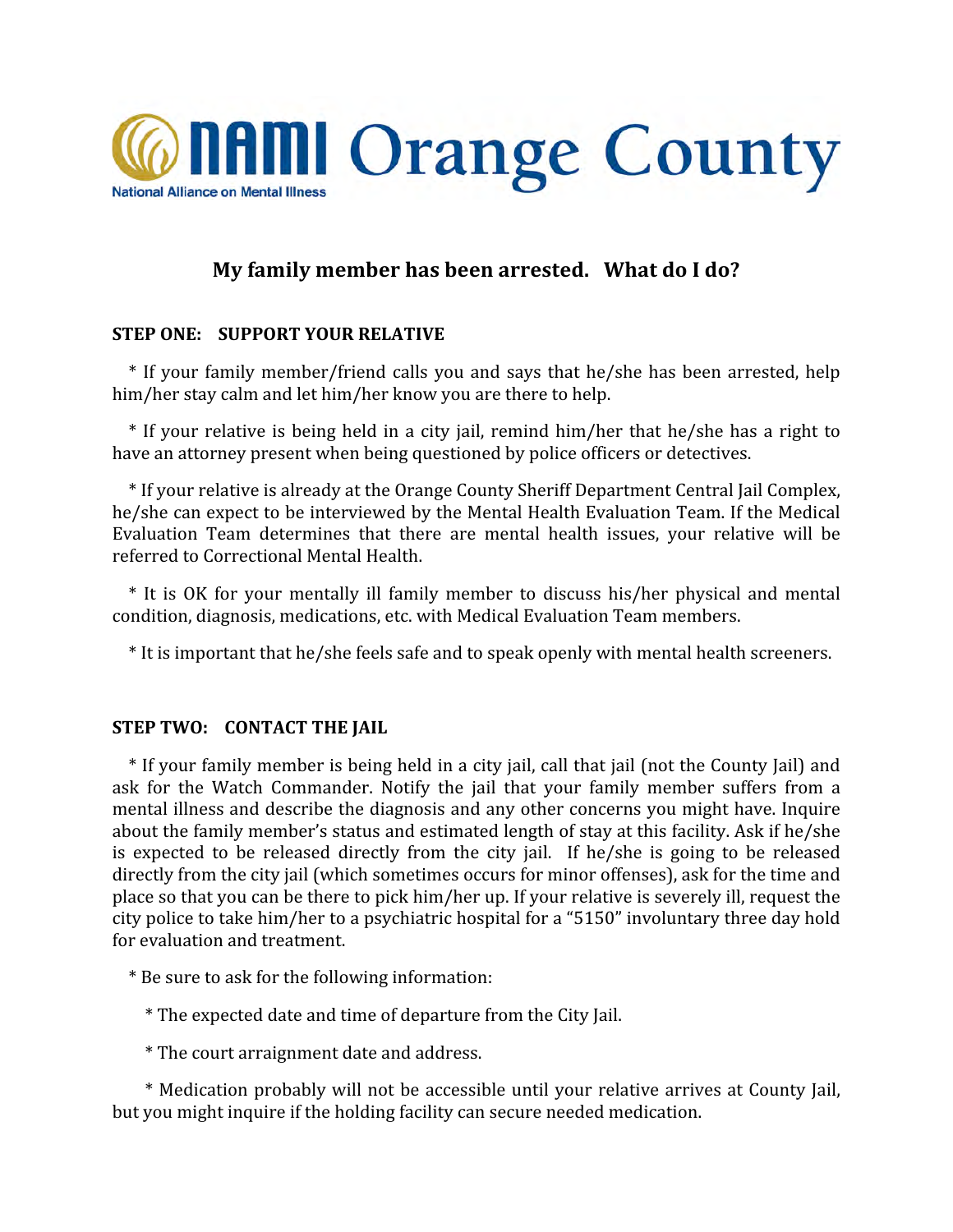# **STEP
THREE
:

COUNTY
JAIL
INFORMATION**

# General Information: (714) 647-7000 or (949) 770-6011

\* Upon arrival of your relative at the Intake and Release Center of the Orange County Jail, call
714‐647‐4666
and
ask
for
the
following
information:

- \*
Booking
number
- \*
County
jail
in
which
the
person
is
being
held
- \*
What
are
the
charges
- \*
Court
Date
- \*
Visiting
Hours
- \*
This
information
also
is
available
at: **http://www.ocsd.org** Click
on **"eServices";
then
click
on
"Who's
in
Jail" http://www.ocsd.org/e\_services/whosinjail/**

Enter the mentally ill family member's complete legal name to bring up the booking number.

(Tip:
Inmates
sometimes
are
booked
with
or
without
a
middle
name.
If
you
are
unable
to locate
him/her,
try
any
names
your
relative
has
used.)

**Write down this information for future reference**. (you will need the booking number when visiting relative at the jail and for putting cash into their "property account" so they can
purchase
basic
personal
items
and
snacks)

If any visitor has a prior history themselves of any felony convictions or is on probation, they will need to pick up and fill out a special form from the watch commander prior to being allowed any visitation with an inmate. It could take a few days before the form and visitation
is
approved.

### STEP FOUR: SEND A FAX (714-647-7010) - Correctional Mental Health (CMH)

Immediately
prepare
a
fax
requesting
that
your
relative
be
evaluated
for
mental
health treatment.

Head
this
fax
with
your
relative's:

- \*
Full
legal
name
- \*
Date
of
birth
- \*
Booking
number
- \*
Location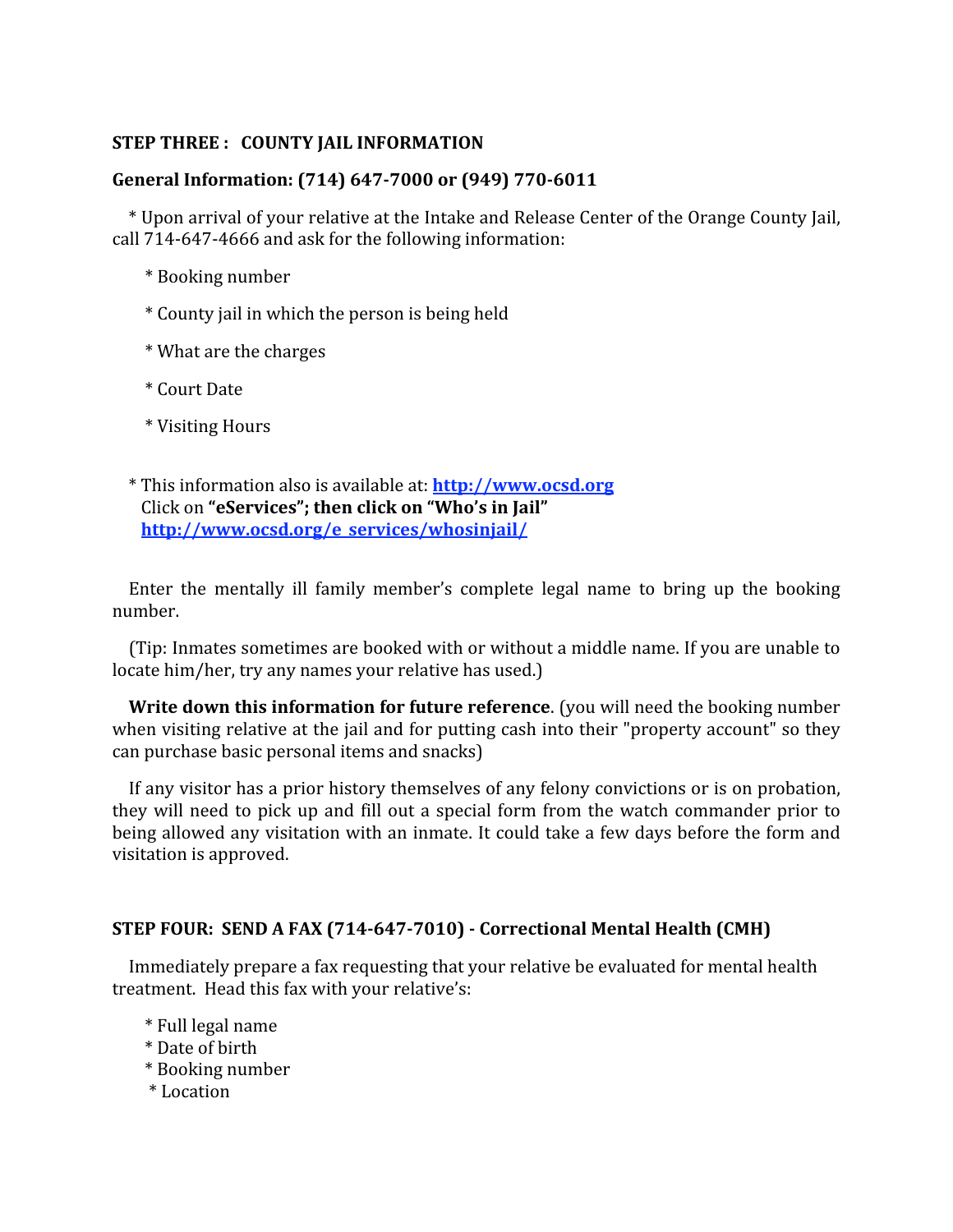In
the
body
of
the **fax:**

\*
State
his/her
diagnosis.

\*
Provide
his/her
psychiatrist's
name,
telephone
number,
and
address.

\* Indicate the medications that are prescribed for your family member by name, dosage,
and
the
time
of
day
to
be
administered.

\*
Note
if
a
particular
medication
has
proven
to
be
ineffective,
or
has
dangerous
and/or uncomfortable
side
effects.

\*
Caution
if
a
suicide
attempt
is
a
possibility
or
if
you
have
other
serious
concerns.

\* Describe any other urgent medical conditions that might require immediate attention such
as
diabetes,
high
blood
pressure,
seizures,
heart
problems,
etc.
and
note
the
necessary medications to be given. Include his/her medical doctor's name, address, and phone number
for
verification
purposes.

List (to the best of your recollection) in chronological order:

- \*
When
he/she
first
became
ill
- \*
Any
"5150"
detainments
- \*
Hospitalizations
- \*
Prior
psychiatric
evaluations
- \*
Prior
arrests

# **IMPORTANT:** Do NOT address any impending charges against your family member in **this
fax.
Provide
only
medical
information!**

\* Keep a copy of this fax for future reference. If your family member is transferred to a different
facility
you
will
need
to
fax
this
information
again.

\* Fax the document to **714-647-7010**. This number is for mental health information only.

Faxes
can
be
sent
24
hours
a
day.

\*
 Without
 a
 signed
 release
 of
 information
 form,
 confidentiality
 requirements
 prevent Correctional Medical Health staff from providing you any information. This release of information form must be signed by your mentally ill relative while he/she is at the facility. Correctional Mental Health staff routinely ask an inmate if he/she wants to sign a release form.

\*
 Communication
 with
 staff
 can
 be
 improved
 by
 designating
 one
 person
 or
 family member
as
the
contact
person.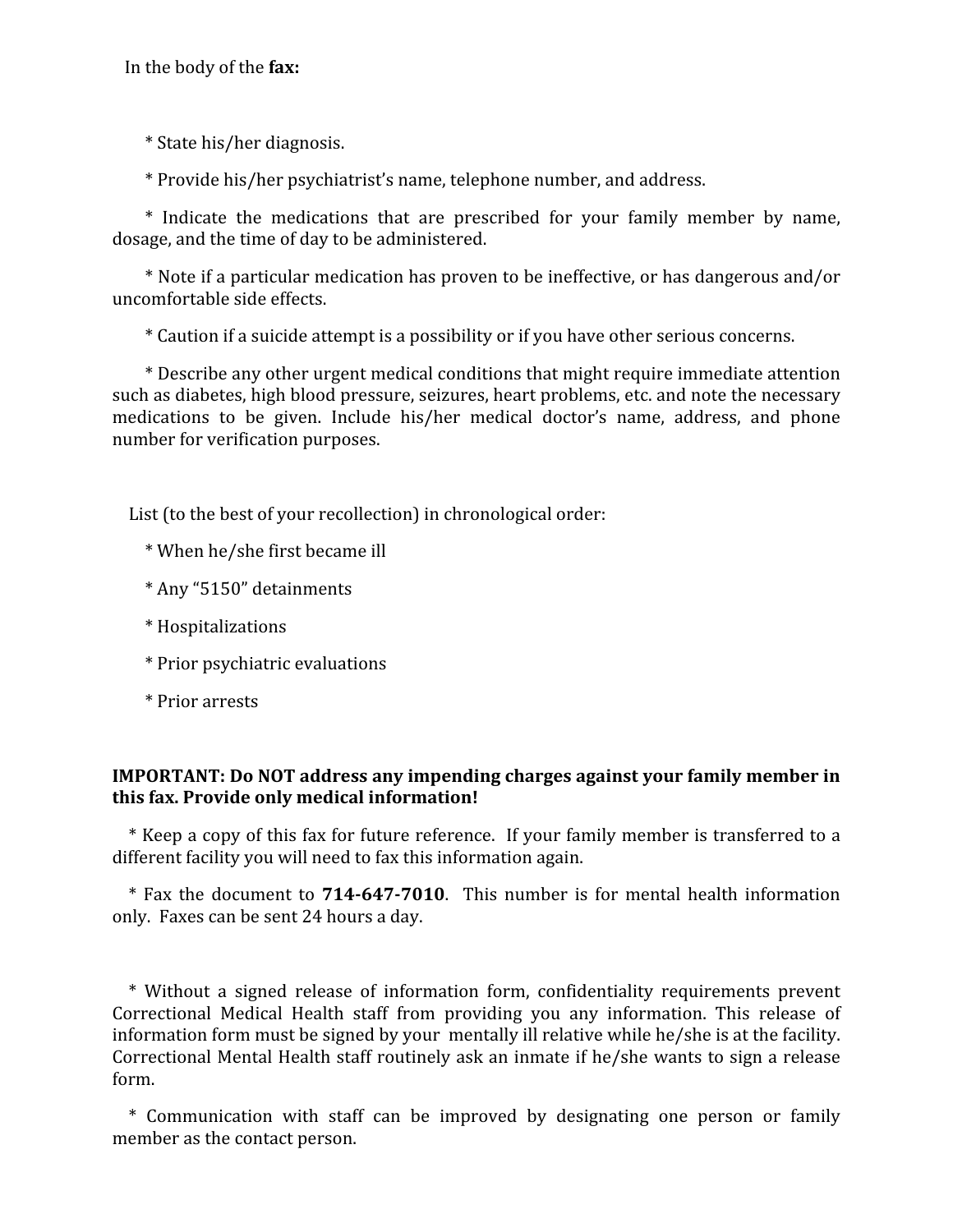#### **STEP
FIVE:

DECIDING
ON
LEGAL
REPRESENTATION**

\*
Your
family
member
may
want
to
retain
a
private
attorney
(check
Legal
Aid
Society
or Public
Law
Center
for
referrals)
or
use
the
Public
Defenders
Office.

Provide information: Provide the attorney with an extensive medical/psychiatric/social/ educational history of your family member. This information presented
in
writing
will
be
very
useful
in
pursuing
the
best
outcome
for
your
loved
one.

### **Private
Attorney:**

\* If your relative has a private attorney, contact him/her and provide him/her pertinent
information
regarding
your
relative's
case
and
mental
health
condition.

\*
If
your
family
member
decides
to
retain
a
private
attorney,
be
sure
to
select
one
that is well versed in helping people with mental illness. He/she must understand not only the law, but also how to access the treatment facilities and mental health services that are available.

\* A private attorney will grant you more time, but remember you are paying for that access.

### **Public
Defenders
Office:**

\*
If
your
relative
does
not
have,
or
cannot
afford
an
attorney,
a
Public
Defender
will
be assigned
to
him/her
at
the
arraignment.

\*
Do
not
be
afraid
to
use
the
Public
Defender.
Public
Defenders
often
have
knowledge of
"the
system'
as
it
pertains
to
those
who
need
mental
health
services.

\*
 At
 the
 arraignment
 you
 can
 provide
 to
 the
 Public
 Defender
 pertinent
 information concerning
both
the
legal
issues
and
mental
health
matters.

\*
 This
 should
 be
 a
 brief
 statement
 (preferably
 written)
 concerning
 the
 current circumstances,
diagnosis,
and
relevant
history
of
your
relative's
mental
illness.

\*
The
more
information
the
better—but
be
concise
and
to
the
point.

\*
Public
Defenders
are
extremely
busy
and
do
not
have
much
time
for
telephone
calls. He/she will appreciate written or faxed correspondence. Remember, it is the inmate, not you,
who
is
the
attorney's
client.